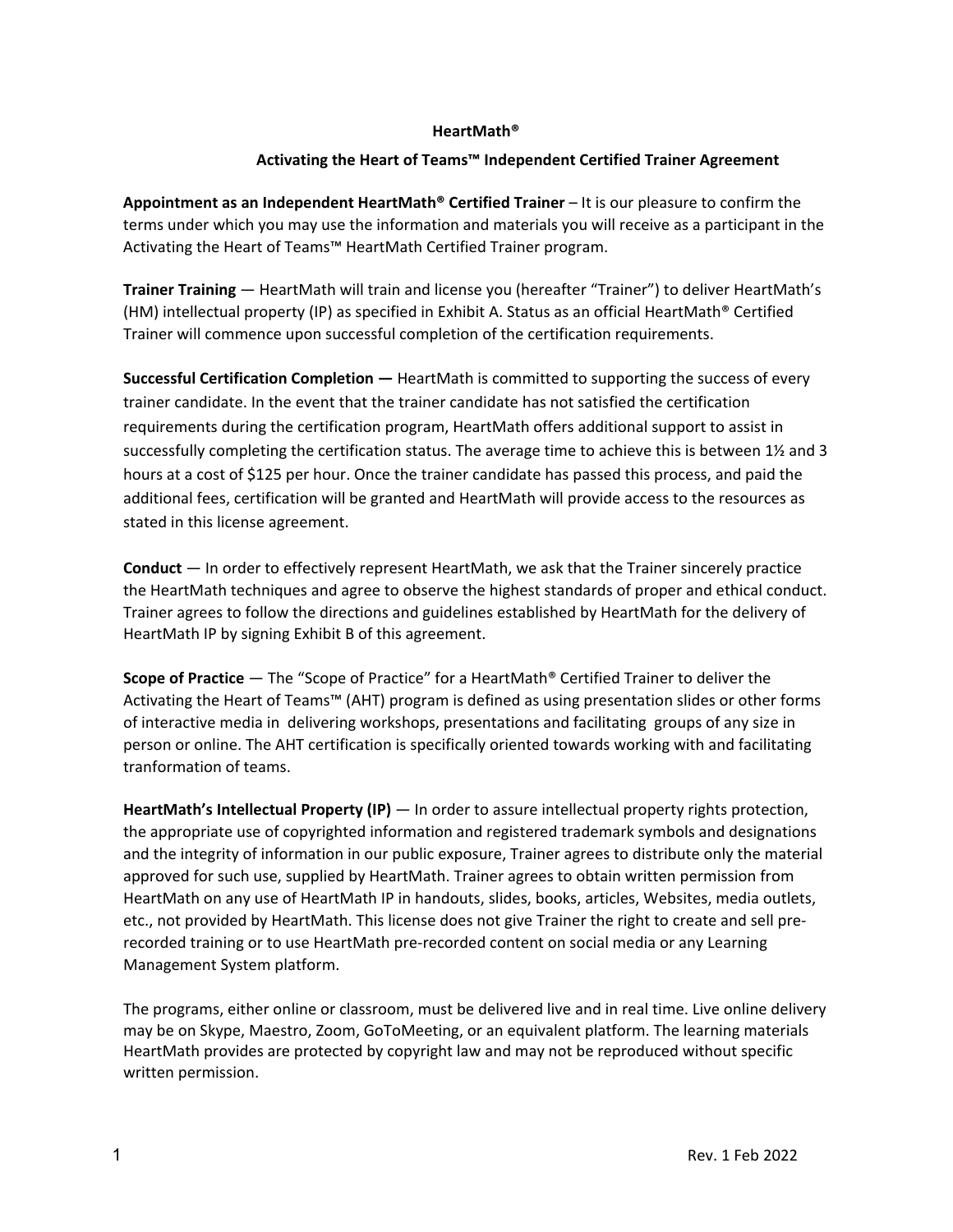Trainer will receive presentation slides that are unlocked in order to be able to blend these slides within the Trainer's own program(s). All HeartMath trademarked names, copyright and logos must be included on the Trainer's blended slide deck and other material in order for the brand to be referenced, acknowledged and protected. Trainer will provide any trademarked technique with the published steps, as written, and those steps will not be pulled apart and blended with other methodologies or techniques, as they are evidence-based tools and techniques. Trainer agrees not to imply the evidence-based studies are connected to other methodologies or processes. Use of graphs, images or other HeartMath related images from the presentation materials provided may not be used on any other platform, for example: social media, flyers, books, media.

**Derivative Works** — Modifications of the HeartMath IP are considered derivative works and belong to HeartMath. Modifications include excerpts, translations, editorial revisions, interpretive matter, annotations, elaborations or other adaptations or forms of presentation (such as webinars or virtual training) that are based on the original HeartMath work. Modifications may only be made with specific written permission from HeartMath. If Trainer is asked to collaborate with HeartMath to create a derivative product, HeartMath will own the copyright for the product unless we both agree differently in writing.

**Trainer Materials** — Trainer will receive copyrighted materials from HeartMath. Once the certification requirements are met, the Trainer may use these copyrighted materials except those materials marked "confidential" or "proprietary" by HeartMath which are for personal use only unless written permission to copy or reproduce them is obtained from HeartMath.

**Medical Disclaimer** — Because HeartMath research and techniques relate to mental, emotional, and physical health Trainer agrees to act in accord with the following HeartMath policy and not make any claims contrary to this policy:

*"HeartMath has developed highly successful programs for self-improvement in mental, emotional, and physical balance. HeartMath Technology and materials are not intended to replace treatments for medical or psychological conditions by licensed physicians, psychologists, or other health care professionals."*

**Independent Contractor** — Trainer is an independent contractor and is responsible for paying appropriate federal and state taxes and all costs associated with Trainer's business. Trainer is responsible for their success, independent of HeartMath. Trainer shall carry their own liability insurance for their business. If you have members of your staff who deliver your services to your clients, they need to enroll in the certification program and agree to these terms in order to use these materials. There is no obligation for the payment of royalties on income from your use of HeartMath's intellectual property. HeartMath does not make any warranties or representations as to the success of Trainer's independent business.

**Confidentiality** — Trainer understands that as a licensee, Trainer may learn of confidential information regarding HeartMath and/or its customers or prospects. Trainer agrees not to divulge any confidential information regarding HeartMath and/or its customers at any time during or following the term of this agreement. Trainer shall advise HeartMath immediately in the event of any loss or inadvertent disclosure of such information. Trainer agrees not to publish, any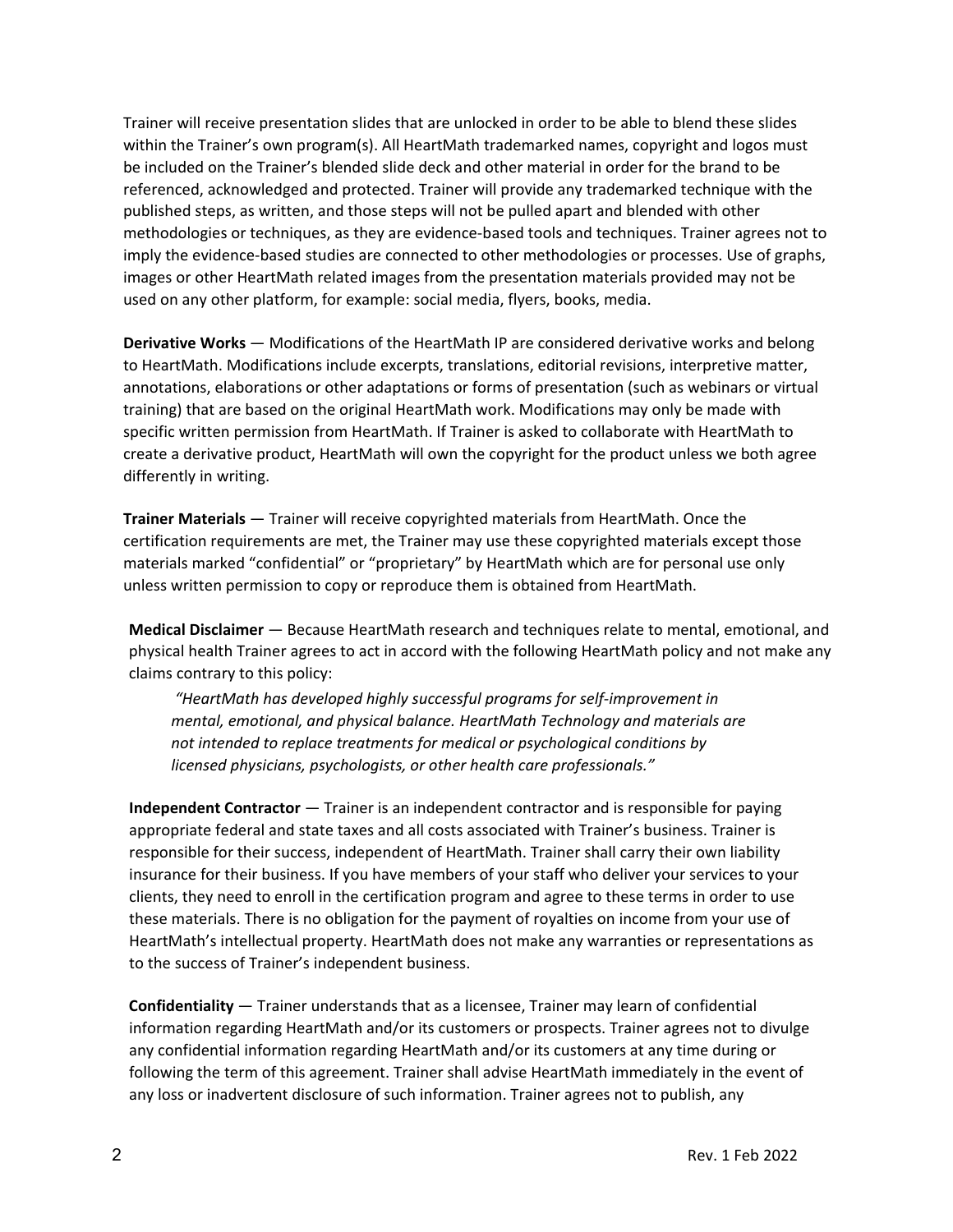conclusions, summaries, or profiles regarding work done using HeartMath technology without the written consent of HeartMath, which shall not be unreasonably withheld. Publication of research findings must be reviewed and approved by HeartMath prior to publication.

**Term** — This agreement is valid for one year and will renew for additional 1-year periods provided 1)all fees owed to HeartMath are current and 2)Trainer has followed the requirements in Exhibit A.

**Termination** — Failure to fulfill any provision of this agreement may result in termination. HeartMath will provide notice of a specific breach of the agreement, and Trainer will have 30 days to resolve said breach. If the breach is not satisfactorily resolved within 30 days, HeartMath can at its discretion terminate this agreement. When written agreement is required, agreement and signature can be provided either in writing, by fax or electronically. If terminated, trainer agrees to return all HeartMath training materials, and cease using HeartMath IP in the delivery of their training programs.

**Disagreements** — If any conflicts arise, HeartMath and Trainer agree 1) to directly negotiate with each other; 2) to choose an independent third-party mediator; and 3) if agreement still cannot be reached, instead of going to court, to use binding arbitration utilizing the American Arbitration Association, San Jose, CA with its rules. If HeartMath and Trainer are not able to work out their problems in those ways, immediate irreparable injury could be caused for which injunctive relief is an appropriate remedy in addition to others.

**Miscellaneous** — HeartMath and Trainer both agree not to assign or transfer this agreement to anyone else. Neither can bind the other nor act as the other's agent.

**Choice of Law** — This Agreement and all written approvals and consents granted by HeartMath to Licensee in connection with this Agreement shall be governed by and interpreted under the laws of the State of California, U.S.A. (without giving effect to principles of conflicts of laws). Licensee specifically consents to the exercise of jurisdiction by such courts.

**Entire Agreement** — This written Agreement contains the entire terms and conditions of the Certified Trainer Agreement with HeartMath and may only be modified in writing by both Trainer and HeartMath. This Agreement is binding upon any successor, assignee, corporation or partnership with whom Trainer i s associated. The terms and conditions of this agreement shall govern and supersede any conflicting terms in any proposal or other contract document.

**Counterparts** — This Agreement may be executed in counterparts.

This Agreement Has Been Accepted – by the check box on your application form.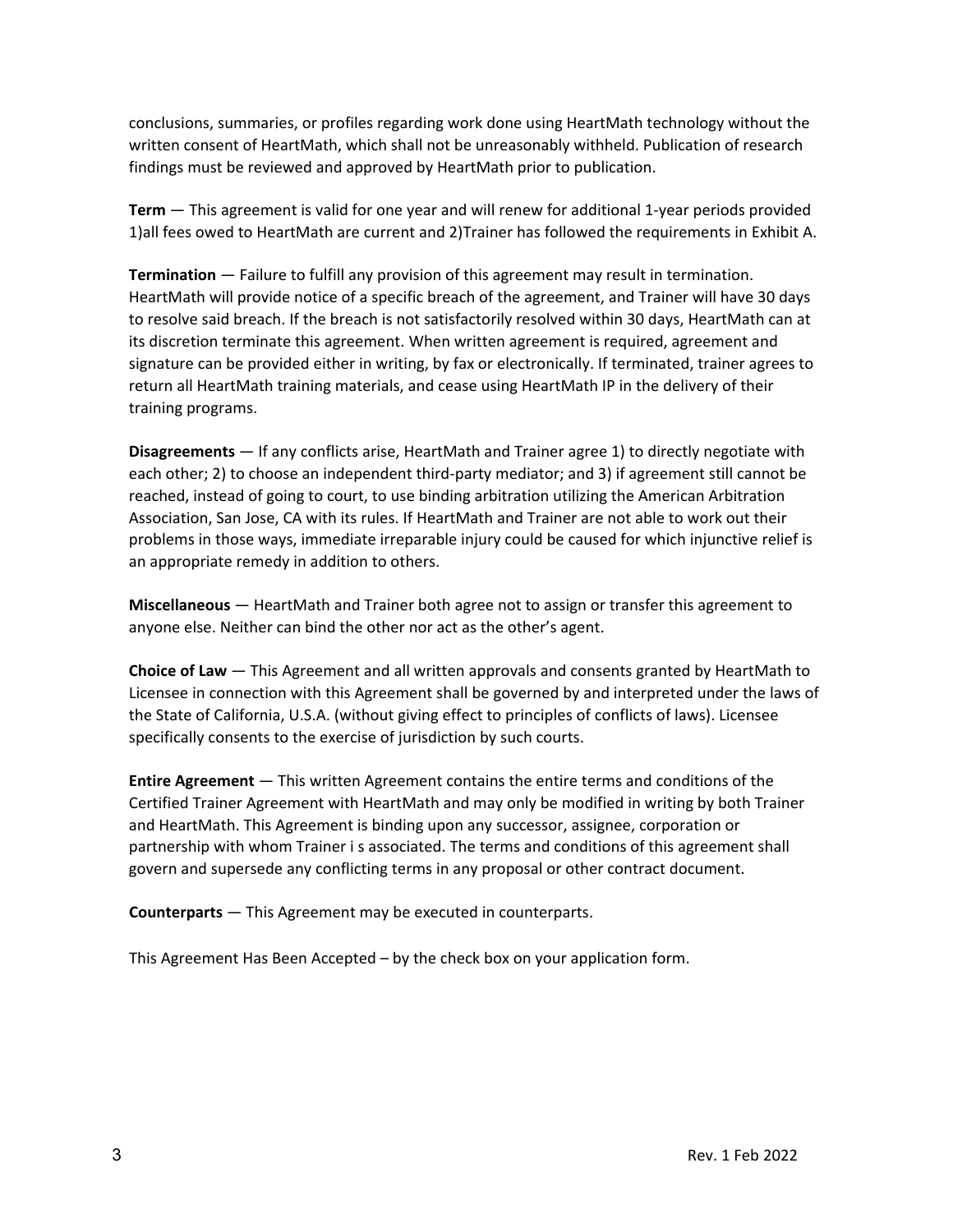# **EXHIBIT A**

**Certified Trainer's Field of Use** – is worldwide. HeartMath requests certified trainers to communicate with HeartMath's Director of Training before delivering in these countries: Austria, Belgium, England, Germany, Ireland, Luxembourg, Netherlands, Saudi Arabia, Scotland, and Switzerland.

**HeartMath Branded Event** — A HeartMath Branded Event is defined as a workshop or program that exclusively presents HeartMath content.

**Non-HeartMath Branded Event** — A non-HeartMath Branded Event is defined as a workshop or program that includes both HeartMath content and non-HeartMath content. In such cases, the name HeartMath may not appear in the event's main title but may be included in a sub-title. To blend HeartMath slides with non-HeartMath slides, Trainer must maintain exact content, exact steps of each technique, HeartMath copyright and HeartMath logos.

Delivering pursuant to the terms regarding Intellectual Property usage stated in the Certified Trainer Agreement, Trainer has been trained to deliver the following HeartMath workshop in its entirety or in modules:

## **Activating the Heart of Teams™**

When delivering this workshop, Trainer agrees to use only those workshop slides provided by HeartMath.

When delivering this workshop in one or more modules, Trainer agrees to use and present only materials (handouts, slides, etc.) approved by HeartMath for those modules.

Trainer may also embed and deliver modules from the Activating **the Heart of Teams** workshop within programs that include non-HeartMath content, a **Non-HeartMath Branded Event**, provided that the program is not called an Activating the Heart of Teams program. The name HeartMath can be used in a subtitle to describe techniques included in the non-HeartMath Branded Event. In addition, written attribution to HeartMath must be given in the sections that use HeartMath information. This attribution should indicate that the material is being used "under license" from HeartMath.

Examples of Modules that can be embedded include:

Relational Energetics, Team Coherence Plan, Heart's Qualities and Values

HeartMath reserves the right to change pricing from time to time, at its discretion. Trainers will be given a fourteen (14) day notice of price changes.